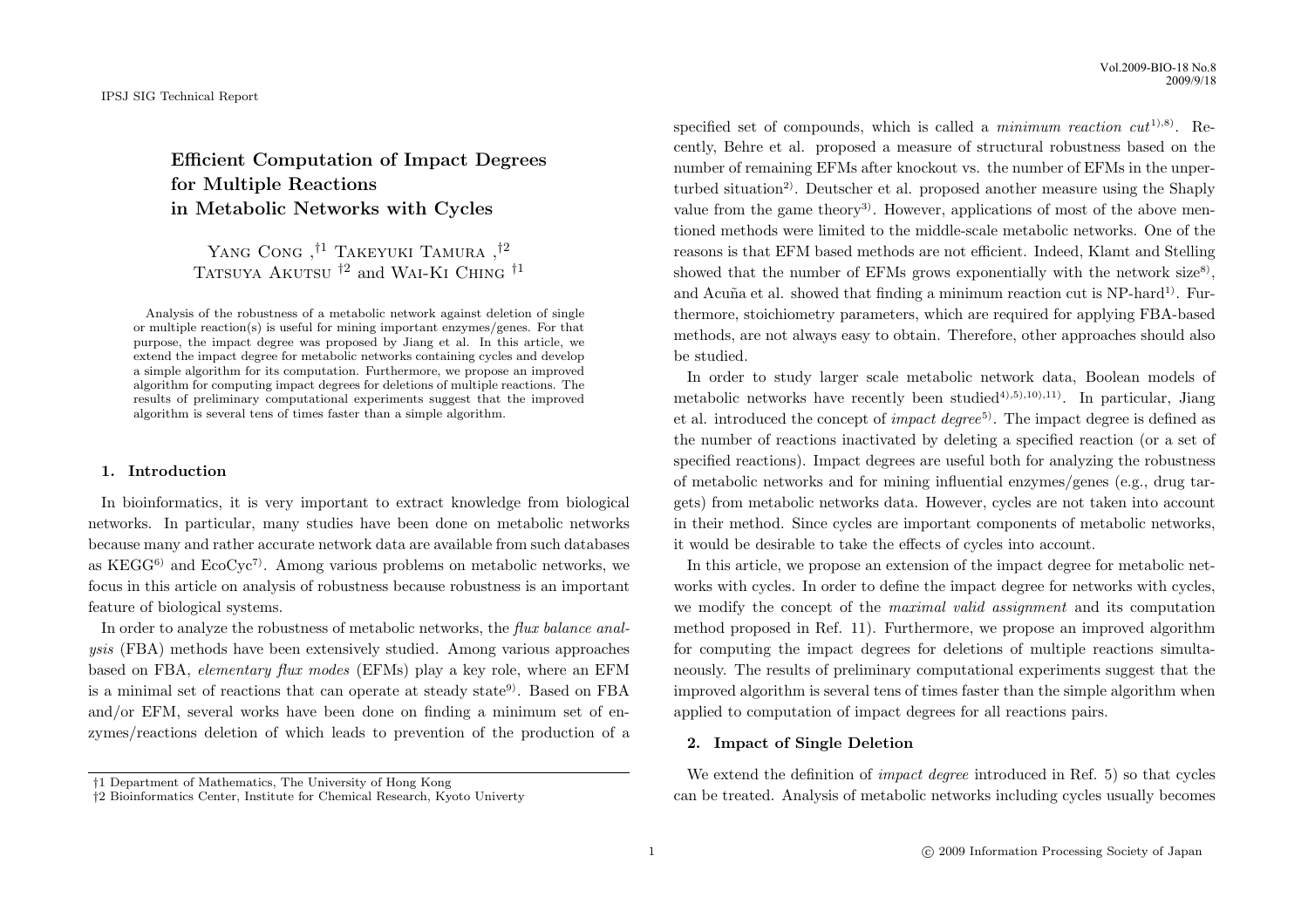harder because there may exist multiple stable global states. In order to uniquely determine the stable global state, the concept of the maximal valid assignment was introduced in Ref. 11) using a Boolean model of metabolic networks. Here, we give a new definition of the impact degree by combining these two concepts. Though the impact degree is formally defined using the maximal valid assignment, we give a procedural definition due to the page limit. This definition also provides an algorithm for computing the impact degree, which we call SIMPLE ALGORITHM.

Let  $V_c = \{C_1, \ldots, C_m\}$  and  $V_r = \{R_1, \ldots, R_n\}$  be a set of compound nodes and a set of reaction nodes respectively, where  $V_c \cap V_r = \{\}.$  Let  $V = V_c \cup V_r$ . It is to be noted that most reactions are catalyzed by enzymes and thus each reaction can be disabled in most cases by disruption of a gene corresponding to the enzyme catalyzing the reaction.

A metabolic network is defined as a directed graph  $G(V, E)$  satisfying the following conditions: For each edge  $(u, v) \in E$ , either  $(u \in V_c) \wedge (v \in V_r)$  or  $(u \in V_r) \wedge (v \in V_c)$  holds. The state of each reaction (or compound) is quantized to two levels: non-disabled (or activated) represented by 1 and disabled (or inactivated) represented by 0.

To calculate the impact degree of reaction  $R_i$ , we first only delete reaction  $R_i$  $(R_i = 0, \text{ and } R_j = 1 \text{ for all } j \neq i)$  and activate all the compounds  $(C_k = 1)$ . Then we deduce the states of reactions and compounds according to the following rules.

- 1. For each reaction, there are three different compounds: consumed compounds (i.e., substrates), produced compounds (i.e., products), and directly unrelated compounds.
- 2. Reaction should be inactivated if any consumed compound or produced compound is inactivated.
- 3. For each compound, there are three different reactions: consuming reactions, producing reactions, and directly unrelated reaction.
- 4. Compound should be inactivated if all its consuming reactions or all its producing reactions are inactivated.

We repeat the above procedure until the states are stable. The impact degree



Fig. 1 Examples of reactions and compounds.



Fig. 2 An example of metabolic network.

of the reaction is the number of inactivated reactions (represented by 0).

The above rules for reaction and compound can be represented by Boolean Functions. In Figure 1, the state of reaction  $R_1$  is determined by  $R_1 = (C_1 \wedge$  $C_2$ ) ∧ ( $C_3 \wedge C_4$ ), and the state for compound  $C_1$  is determined by  $C_1 = (R_{12} \vee R_{12})$  $R_2$ )  $\wedge$   $(R_{11} \vee R_3 \vee R_4) = (R_1 \vee R_2) \wedge (R_1 \vee R_3 \vee R_4)$ . There are two kinds of reactions, reversible reactions and irreversible reactions. We divide a reversible reaction into two irreversible reactions with opposite directions. In Figure 1, a reversible reaction is divided into two irreversible reactions  $R_{11}$  and  $R_{12}$ .

We can prove that the number of inactivated reactions and compounds increases monotonically and thus converges within  $m + n$  repetitions. We can also prove that the impact degree calculated by SIMPLE ALGORITHM is the same as the number of reactions assigned to 0 in the maximal valid assignment<sup>11)</sup>, where both production pathways and degradation pathways are taken into account here. The proofs are omitted since we focus on experimental parts in this article.

We use Figure 2 to illustrate how to calculate the impact degree. To calculate the impact degree of reaction  $R_1$ , we first set  $R_1(0) = 0, R_2(0) = R_3(0) =$  $1, A(0) = B(0) = C(0) = D(0) = 1$ . For compounds, we let  $A(t + 1) = R_1(t)$ ,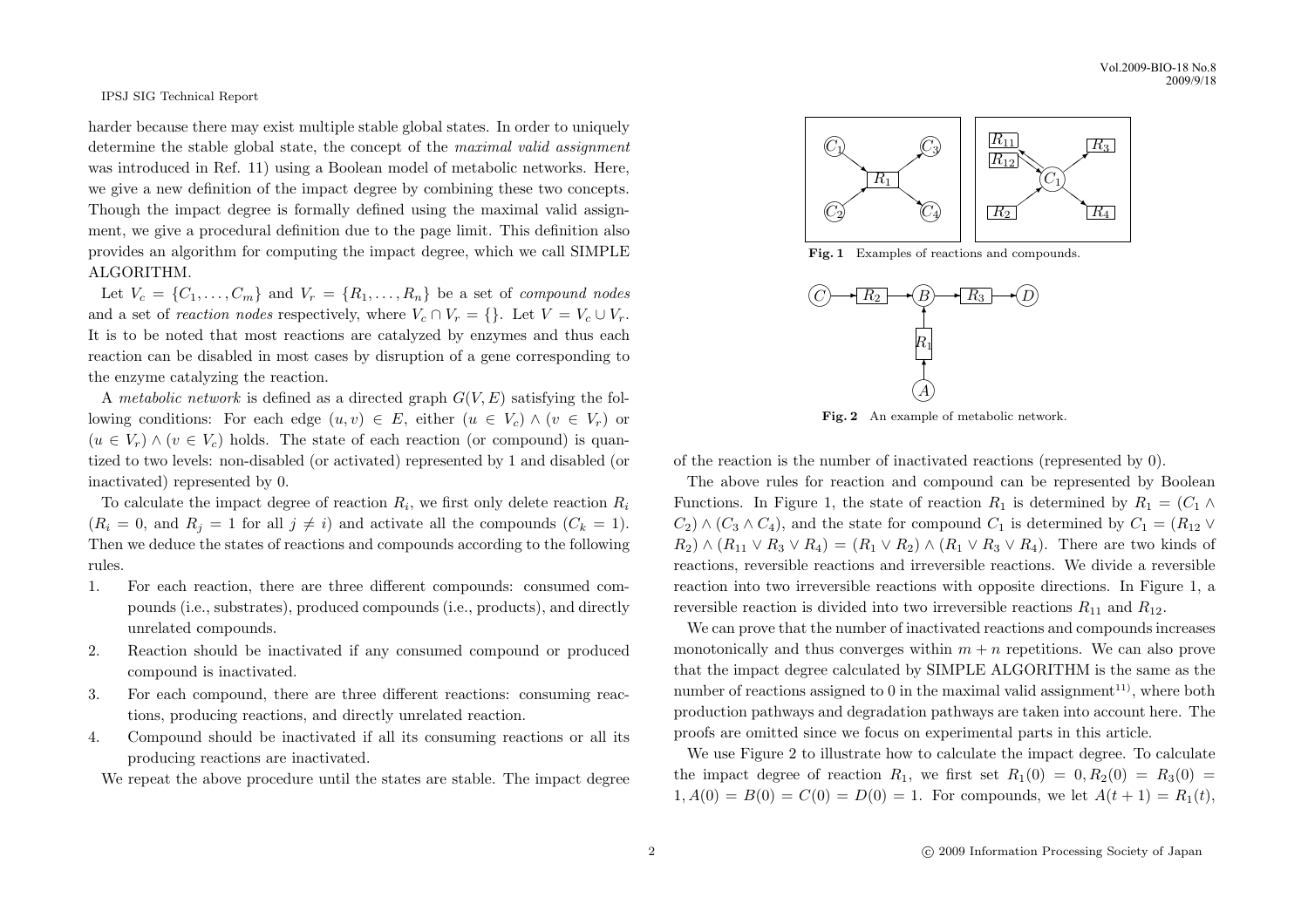$B(t + 1) = (R_1(t) \vee R_2(t)) \wedge R_3(t), C(t + 1) = R_2(t)$  and  $D(t + 1) = R_3(t)$ . then we have  $A(1) = 0$ ,  $B(1) = 1$ ,  $C(1) = 1$ ,  $D(1) = 1$ , and  $R_i(1) = R_i(0)$  for  $i = 1, 2, 3$ . For reactions, we let  $R_1(t + 1) = A(t) \wedge B(t), R_2(t + 1) = B(t) \wedge C(t)$ . and  $R_3(t+1) = B(t) \wedge D(t)$ , then we have  $R_1(2) = 0$ ,  $R_2(2) = R_3(2) = 1$  and  $A(2) = A(1), \ldots, D(2) = D(1)$ . Note that we let  $R_1(t) = 0$  for all t since  $R_1$  is deleted. Then, the states become stable and thus the impact degree for reaction  $R_1$  is 1. In the same way, we know that the impact degrees for deletion of  $R_2$ and deletion of  $R_3$  are one and three, respectively.

# 3. Impact of Multiple Deletion

SIMPLE ALGORITHM given in Section 2 can be trivially applied to the computation of impact degree for multiple reactions. Without loss of generality, we consider the deletion of two reactions simultaneously. Suppose that  $R_q$  and  $R_h$ are deleted. Then, we start with  $R_q(0) = R_h(0) = 0$  and  $R_i(0) = 1$  for all  $i \neq g, h$ and  $C_i(0) = 1$  for all i. The corresponding pseudo code is as follows:

# SIMPLE ALGORITHM $(R_a, R_h)$ :

# Initialize

For  $i = 1$  to n do If  $i = q$  or  $i = h$ , then set  $R_i = 0$ else set  $R_i = 1$ . For  $j = 1$  to m do set  $C_i = 1$ . set  $t = 0, M(t) = [R_1, R_2, \ldots, R_n, C_1, C_2, \ldots, C_m]$ While  $M(t) \neq M(t - 2)$  do For  $j = 1$  to m do If  $C_i \neq 0$ , then set  $C_j = (R_{pro}^1 \vee \ldots \vee R_{pro}^{p_j}) \wedge (R_{con}^1 \vee \ldots \vee R_{con}^{q_j}).$ set  $t = t + 1, M(t) = [R_1, \ldots, R_n, C_1, \ldots, C_m]$ For  $i = 1$  to n do If  $R_i \neq 0$ , then set  $R_i = (C_{pro}^1 \land ... \land C_{pro}^{u_j}) \land (C_{con}^1 \land ... \land C_{con}^{v_j})$ set  $t = t + 1$ ,  $M(t) = [R_1, \ldots, R_n, C_1, \ldots, C_m]$ 

set 
$$
impact = 0
$$
  
For  $i = 1$  to n do  
If  $R_i = 0$ , then  $impact = impact + 1$ .  
Return  $M(t)$  and  $impact$ .

Here for compound  $C_j$ :  $R_{pro}^k$  ( $R_{con}^k$ ) is the kth producing (consuming) reaction and  $p_j$  ( $q_j$ ) is the number of producing (consuming) reactions. For reaction  $R_i$ :  $C_{pro}^{k}$  ( $C_{con}^{k}$ ) is the kth produced (consumed) compound and  $u_j(v_j)$  is the number of produced (consumed) compounds.

The *impact vector*  $M(t) = [R_1, \ldots, R_n, C_1, \ldots, C_m]$  is a  $1 \times (n+m)$  row vector, where the values of disabled reactions and inactivated compounds are 0.

However, it would take long CPU time if the impact degrees for all pairs of reactions should be computed. Therefore, we develop an efficient algorithm (called as IMPROVED ALGORITHM) for computing the impact degrees for all pairs of reactions, where it can be generalized for triplets, quadruplets, . . . of reactions.

In order to explain IMPROVED ALGORITHM, we begin with a simple example. In the metabolic network shown by Figure 3, deletion of reaction  $R_1$  impacts reactions  $R_1, R_2$  and compounds B, C. Deletion of reaction  $R_3$  impacts only reaction  $R_3$ . The deletion of reaction pair  $(R_1, R_3)$  impacts reactions  $R_1, R_2, R_3$ and compounds  $B, C$ . In the aspect of reaction and compound, the impact of reaction pair  $(R_1, R_3)$  is the sum of impacts of deleting reaction  $R_1$  and reaction  $R_3$  separately. We call this case as *simplified case*.



Fig. 3 An example for deletion of multiple reactions.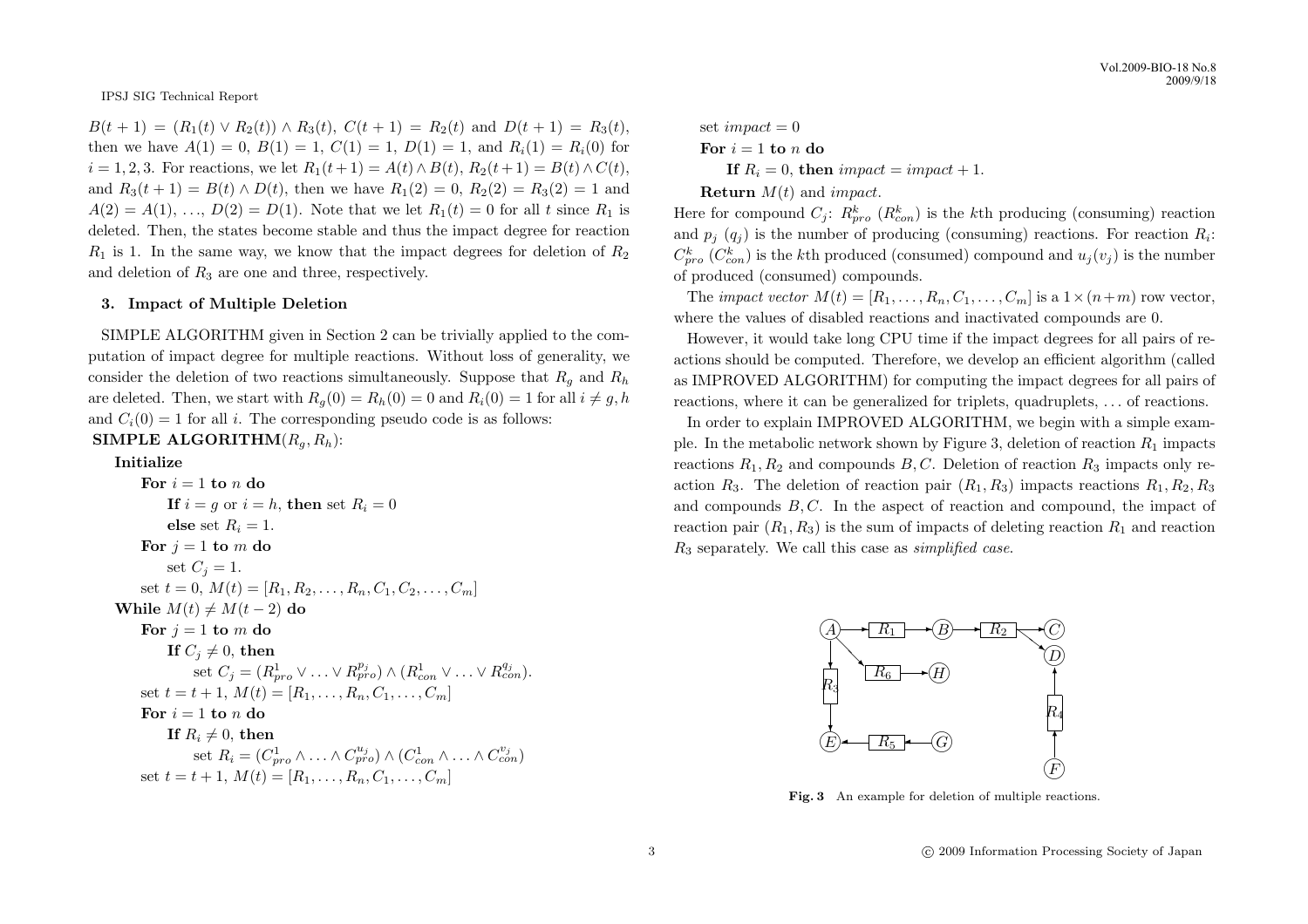For reaction  $R_i$ , related reactions are defined as the reactions disabled by deletion of  $R_i$ . We define *inactivated compounds* as all the compounds inactivated. Related compounds are defined as all the consumed and produced compounds for all the related reactions. Remained compounds of reaction  $R_i$  are defined as the compounds related but can not be inactivated by reaction  $R_i$ . Table 1 lists the relationship among reactions and compounds in the metabolic network shown in Figure 3.

Overlapped compounds are defined as the compounds that are remained for both reaction  $R<sub>g</sub>$  and reaction  $R<sub>h</sub>$ . For reaction pair  $(R<sub>1</sub>, R<sub>3</sub>)$  in Figure 3, the overlapped compound is compound A. Since  $A = R_1 \vee R_3 \vee R_6$ , compound A can not be inactivated by reaction pair  $(R_1, R_3)$ . The impact of  $R_1$  and  $R_3$  can not be extended to any other compound except those inactivated by single deletion of  $R_1$  or  $R_3$ . Thus the impact of the reaction pair can not extend to any reaction not related to  $R_1$  and  $R_3$ . This is why the reaction pair  $(R_1, R_3)$  is a simplified case. For reaction pair  $(R_1, R_5)$ , there is no overlapped compound. Obviously, the impact of the reaction pair only stays among the reactions related to  $R_1$  and  $R_5.$ 

Table 1 Relationship among Reaction and Compound

| R           | $R_{relate}$ | $C_{inactive}$ | $C_{relate}$ | $C_{remain}$ |
|-------------|--------------|----------------|--------------|--------------|
| $R_1$       | $R_1, R_2$   | B,C            | A, B, C, D   | A, D         |
| $R_{\rm 2}$ | $R_1, R_2$   | B, C           | A, B, C, D   | A, D         |
| $R_{3}$     | $R_{3}$      |                | A, E         | A, E         |
| $R_{4}$     | R4           | F              | D, F         |              |
| $R_{\rm 5}$ | $R_{\rm 5}$  | G              | E, G         | E            |
| $R_{\rm 6}$ | $R_{\rm 6}$  |                | A, H         |              |

For reaction pair  $(R_q, R_h)$ , if any of the following two conditions is satisfied. then we have the simplified case. One condition is that there is no overlapped compound, e.g. reaction pair  $(R_1, R_5)$ . The other is, after setting all the related reactions to  $R_q$  and  $R_h$  disabled, no overlapped compound can be inactivated, e.g. reaction pair  $(R_1, R_3)$  or  $(R_1, R_2)$ . Then, the impact of the reaction pair is computed from the bitwise AND of the impact vectors for  $R_q$  and  $R_h$ .

On the other hand, if there exists at least one overlapped compound that can be inactivated, then we need to check the impact for the reaction pair, e.g. reaction

pair  $(R_2, R_4)$ .

Based on the above ideas, we develop IMPROVED ALGORITHM as follows. We utilize the impact vector of single deletion, where we assume that a single impact vector  $\mathbf{v}_q$  (i.e., 0-1 vector representing reactions and compounds impacted by deletion of  $R_q$ ) is already computed for every reaction  $R_q$ .

# IMPROVED ALGORITHM $(R_a, R_h)$

For  $i = 1$  to n do  $R_i := \mathbf{v}_g(i) \wedge \mathbf{v}_h(i)$ . For  $j = 1$  to m do  $C_j := \mathbf{v}_q(n+j) \wedge \mathbf{v}_h(n+j)$ .  $t := 0, M(t) := [R_1, R_2, \ldots, R_n, C_1, C_2, \ldots, C_m].$ If there exist overlapped compounds  $(C_1, \ldots, C_{s'})$  then  $flag := 0.$ For  $k = 1$  to s do  $C_{k'} := (R_{pro}^1 \vee \ldots \vee R_{pro}^{p_{k'}}) \wedge (R_{con}^1 \vee \ldots \vee R_{con}^{q_{k'}}).$ If  $C_{k'} = 0$  then  $flag := 1$ . **If**  $s = 0$  or  $flag = 0$  then return  $\sum_{i=1}^{n} (1 - R_i)$ . /\* simplified case  $*/$ 

If 
$$
flag = 1
$$
 then\n\nWhile  $M(t) \neq M(t-1)$  do\n\nFor  $j = 1$  to  $m$  do\n\nIf  $C_j \neq 0$  then\n\n
$$
C_j := (R_{pro}^1 \vee \ldots \vee R_{pro}^{p_j}) \wedge (R_{con}^1 \vee \ldots \vee R_{con}^{q_j}).
$$
\nIf  $C_j = 0$  then  $R_{pro}^1 := 0, \ldots, R_{pro}^{p_j} := 0, R_{con}^1 := 0, \ldots, R_{con}^1 := 0, \ldots, R_{con}^1 := 0, \ldots, R_{con}^1 := 0, \ldots, R_{con}^1 := [R_1, \ldots, R_n, C_1, \ldots, C_m].$ \n\nReturn  $\sum_{i=1}^n (1 - R_i)$ .

In the above,  $R_{pro}^1, \ldots, R_{pro}^{p_j}$  and  $R_{con}^1, \ldots, R_{con}^{q_j}$  denote producing reactions and consuming reactions for  $C_i$  respectively, and  $\mathbf{v}_k(i)$  denotes the value of the *i*-th position in vector  $\mathbf{v}_k$ .

## 4. Computational Experiments

We extracted 253 reactions and 261 compounds of E. coli metabolic network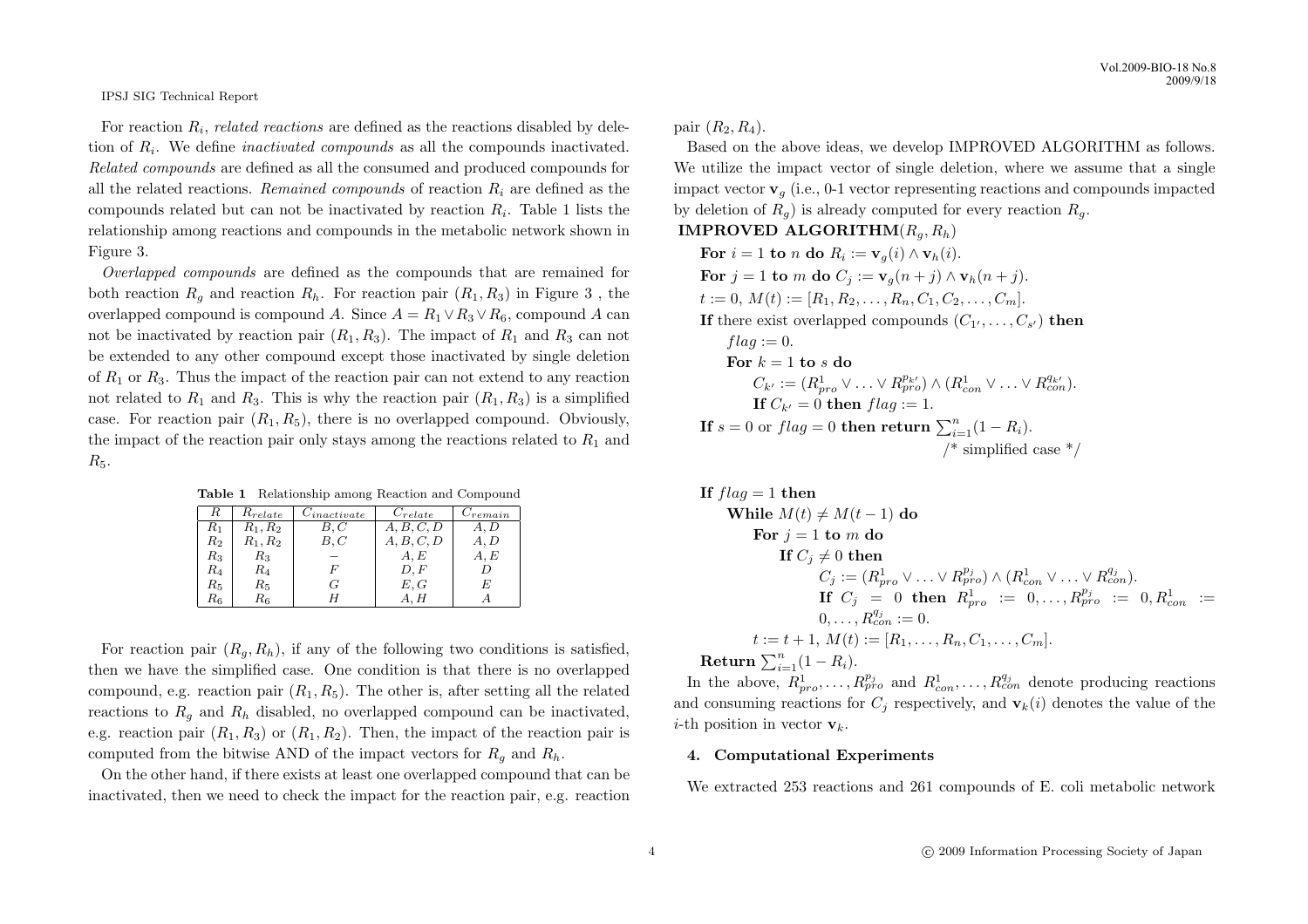

Fig. 4 Impact degree for single deletion.

from the KEGG database<sup>6</sup>, among which 150 reactions are reversible. All experiments were conducted on this extracted subnetwork.

Figure 4 shows the distribution of impact degree by single deletion. The average impact degree among all the 253 reactions was 1.9331. In Ref. 5), the average impact among all the 3377 reactions in KEGG database was ∼ 1.98. Though our network is a subnetwork of Ref. 5), similar results were obtained. In Figure 4, we can observe a peak at the impact degree 7. This is because there are two groups of 7 reactions joining together in a chain shape. In each chain, the only producing compound of one reaction is the only consuming compound of the other reaction. The genes with high impact degrees are listed in Table 2, where GO (Gene Ontology) ID numbers are also shown if they are available, and we could not identify genes for some reactions.

| <b>Table 2</b> Genes with High Impact Degrees |  |  |  |  |  |
|-----------------------------------------------|--|--|--|--|--|
|-----------------------------------------------|--|--|--|--|--|

| impact | genes                          |
|--------|--------------------------------|
|        | fabD(GO:0004314)               |
|        | ubiG, ubiC $(0008813)$         |
|        | ispD, ispE, ispF, ispG, ispH   |
|        | dxr $(GO:0008661)$ , dxs, ubiB |

Figure 5 provides the distribution of the impact degrees of all the 32131 tworeaction pairs. The average impact degree is 3.8461. It is interesting that a



Fig. 5 Impact degree for two-reaction deletion.

peak is found at the impact degree 8. The existence of seven-reaction chains is a possible explanation (e.g., seven + one from a deleted pair).

For our metabolic network, there are 32045 simplified cases (99.73%) against 32131 reaction pairs in total. For computation of the impact degrees for all pairs of two-reaction, SIMPLE ALGORITHM took 3427.7 seconds, whereas IM-PROVED ALGORITHM took 88.9 seconds. It means that IMPROVED AL-GORITHM is 38.5 times faster than SIMPLE ALGOITHM (in this case). All experiments were performed via MATLAB 7.0 in Windows XP using an Intel 1.86 GHz processor with 512 MB RAM.

# 5. Concluding Remarks

In this article, we have proposed algorithms for computing the impact degrees of deletions of single or multiple reaction(s) in a metabolic network including cycles. Though we examined the cases of deletions of single reaction and two reactions, our algorithms can be extended for deletions of more than two reactions. Analysis of the results from a biological viewpoint is left as future work.